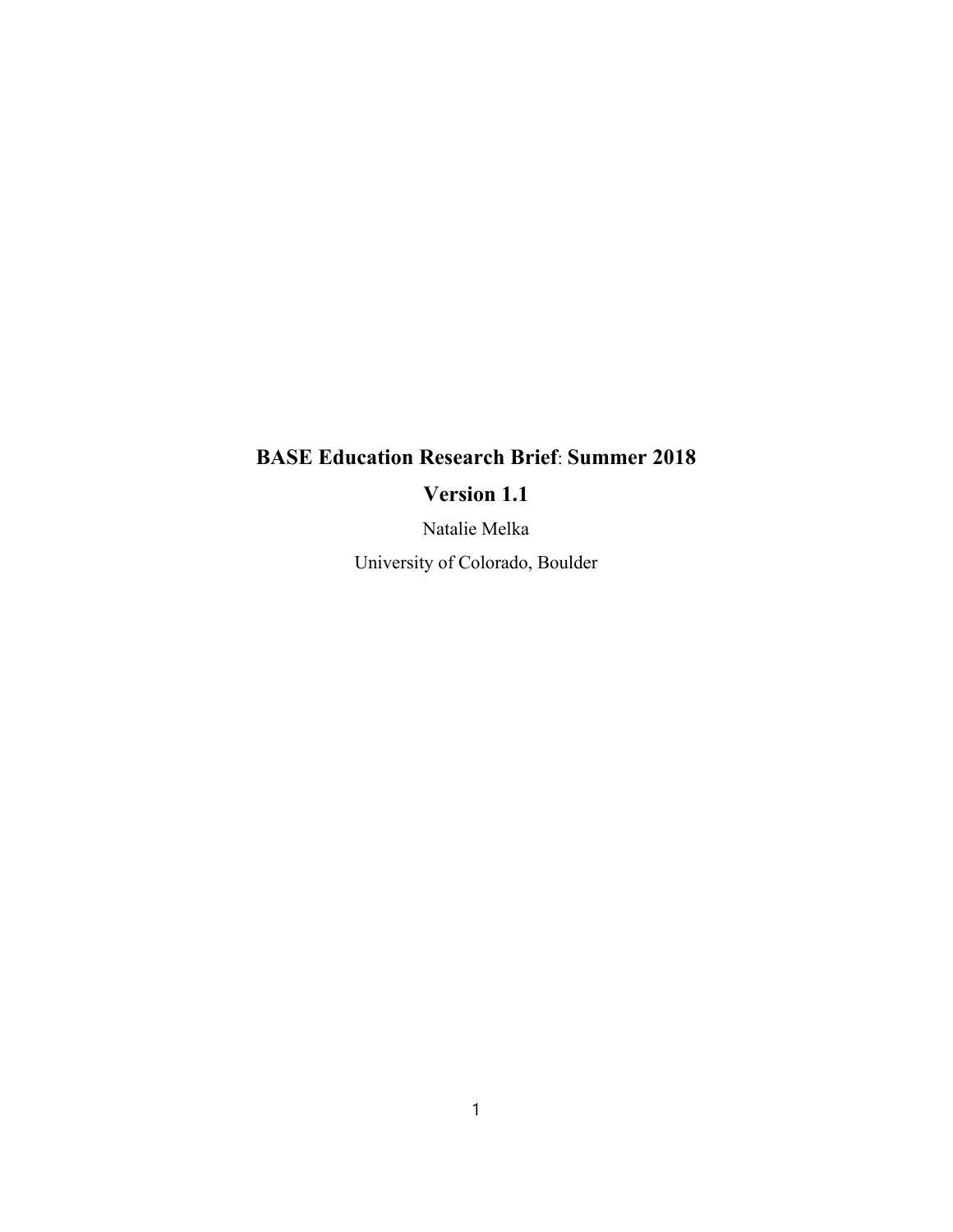#### **Introduction**

The following research brief details the findings of a research study that utilized data from participants' activity and responses on the BASE Education website. The aim of this study was to examine and characterize trends in participants' activity within the BASE Education platform. The following research brief discusses the findings for course completion, course engagement, and course disclosure. Additionally, this brief discusses results for Firewords. Finally, this brief examine demographic trends in course completion, course engagement, course disclosure, and Firewords.

The data used in this research study came from 9 groups which were located in four states. Seventeen schools, both online and traditional in person schools, were included in this sample. Age of participants ranged from 11 years old to 18 years old. The data from a total of 625 course modules completed by 218 participants were used in the analysis of this study.

All data has been de-identified and the groups included in this study will remain anonymous. The researcher responsible for this report is a paid employee of BASE Education but received no additional compensation for the results and acted in an unbiased manner throughout the collection and reporting phases of this research. No additional conflicts of interest to report at this time.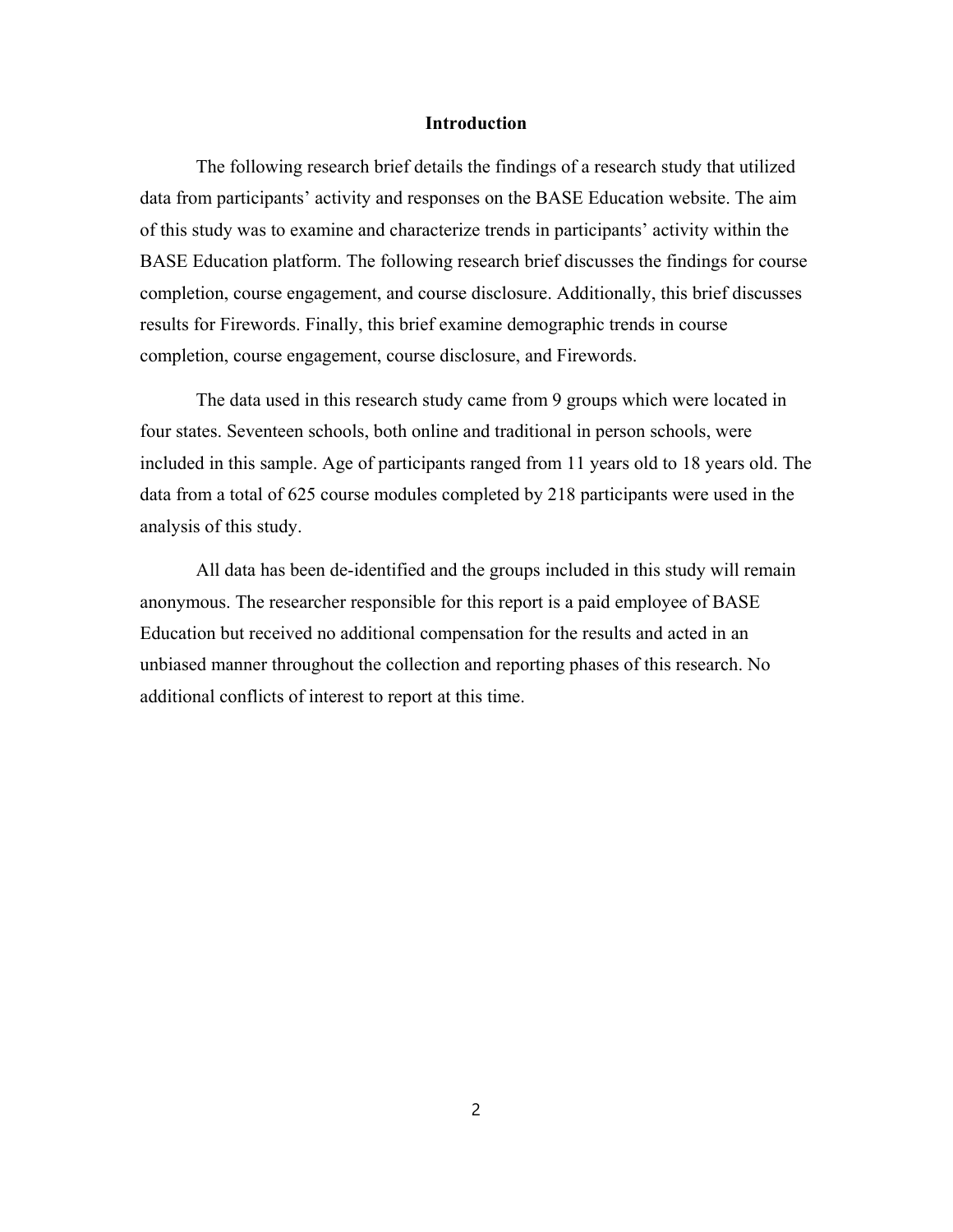# **Measures:**

Completion percentages were measured by how far the participant went in each course module. This number was provided by the BASE Education system.

Engagement levels were measured on a scale from 0 to 3, with 0 being the least amount of engagement and 3 being the most amount of engagement. The scoring system for Engagement levels with examples can be found in *Table* 1.

Amount of Disclosure was measured by counting how many personal statements or stories the participant shared in each course module. Responses that included statements such as "I want…", "I am…", "I need…", "I will…", "I feel…", "One time…", or any other way of expressing a personal sentiment or story were considered an instance of disclosure.

| <b>Score</b>     | <b>Engagement Type</b>                                                                                                 | Example Prompt: "What is<br>the color of the sky?"<br><b>Example Answers:</b>                                                                  |
|------------------|------------------------------------------------------------------------------------------------------------------------|------------------------------------------------------------------------------------------------------------------------------------------------|
| $\boldsymbol{0}$ | No engagement: no answer<br>or the answer does not relate<br>to the prompt                                             | " $idx"$                                                                                                                                       |
| 1                | Little engagement: answers<br>are short and related directly<br>to the prompt                                          | "blue"                                                                                                                                         |
| $\boldsymbol{2}$ | Moderate engagement:<br>answers are a mixture of<br>shorter responses and more<br>detailed responses to the<br>prompts | "It can be blue or dark blue"                                                                                                                  |
| 3                | <b>Full engagement: answers</b><br>are in full sentences and<br>related directly to the prompt                         | "The sky color depends on<br>the time of day and the<br>weather. Sometimes the sky<br>can be blue, but it can also be<br>pink during sunsets." |

*Table* 1. Scoring System for Engagement level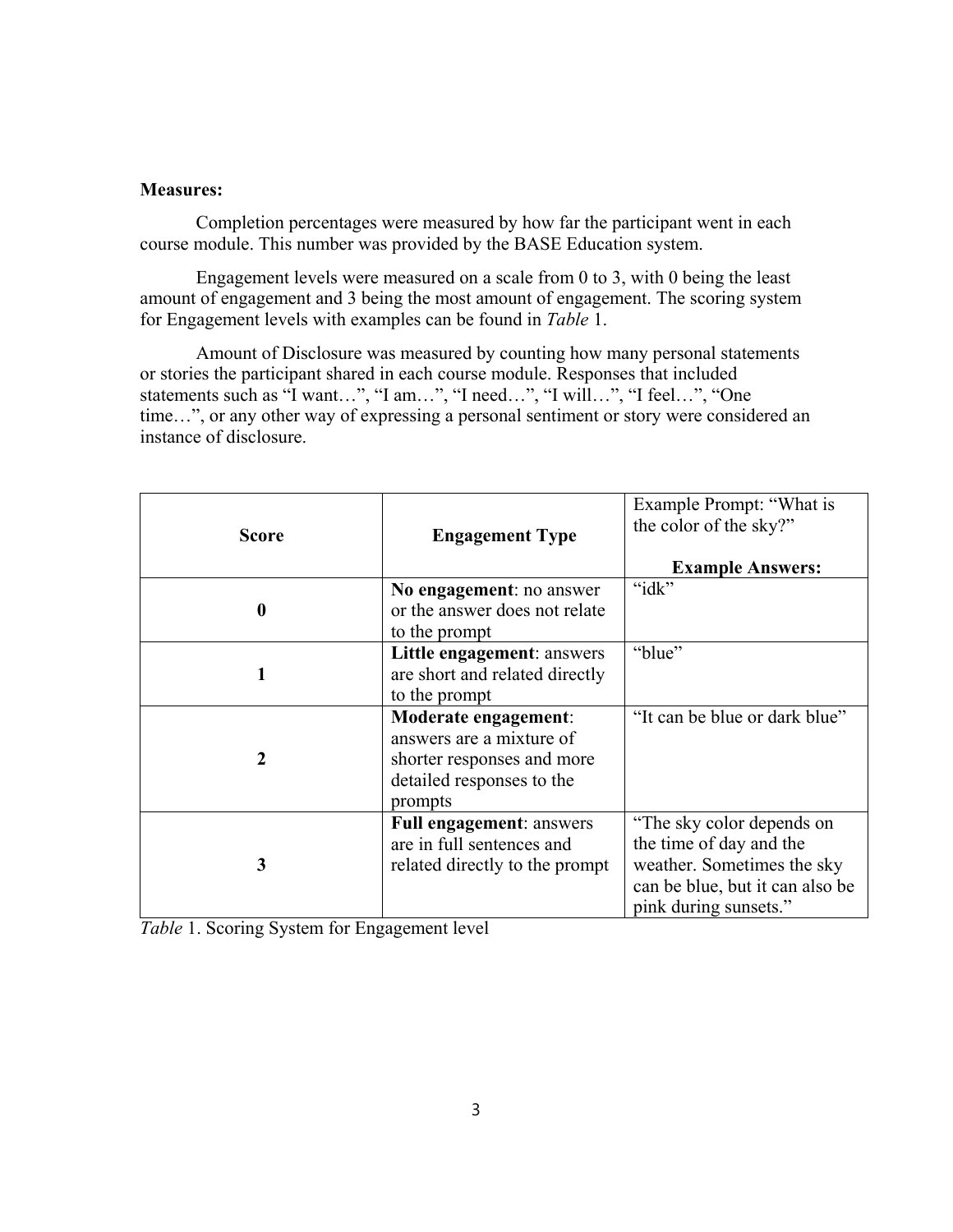# **Demographics:**

A total of 218 participants were used in the analysis of this study. Demographic questions asked on the BASE website include gender, age, ethnicity, and educational level. While the demographic questions are asked when an individual first uses the BASE Education system, users are not mandated to fill in their demographic information. Due to this fact, 46% of the sample included demographic information. The following information on demographics includes only the information provided by the participants.

Of the 101 participants that provided their gender, 37 were female, 64 were male, and 1 preferred not to respond. Of the 83 participants that provided their age, the age range for this sample was 11 years old to 18 years old, with a mean age of 13.69 years and a standard deviation of 2.28 years. Of the 77 participants that self-identified their ethnicity, 8 were Black/African America, 38 were of Hispanic Origin, 1 was Native American/Pacific Islander, and 30 were White.

| <b>Reasons for Use</b>                                         | <b>Frequency</b> |  |
|----------------------------------------------------------------|------------------|--|
| Anger/Fighting                                                 | 14               |  |
| Bullying/Related<br>Aggression/Cyberbullying/Technology Issues | 2                |  |
| Suspension/Expulsion                                           | 3                |  |
| <b>Disruptive Behaviors</b>                                    | 15               |  |
| <b>Inappropriate Peer Behaviors</b>                            | 9                |  |
| Depression/Anxiety                                             | 3                |  |
| Poor Choices                                                   | 13               |  |
| Tardy/Chronic Absenteeism                                      | 5                |  |
| School Disengagement                                           | 3                |  |
| <b>LGBTQ</b>                                                   |                  |  |
| Prevention                                                     | 11               |  |
| Substance Issues                                               | 8                |  |
| Truancy                                                        | 10               |  |
| <b>Domestic Issues</b>                                         |                  |  |

Additionally, the BASE Education System provides the administrators and teachers a section to include the reasons for using BASE for the specific participant. The reasons for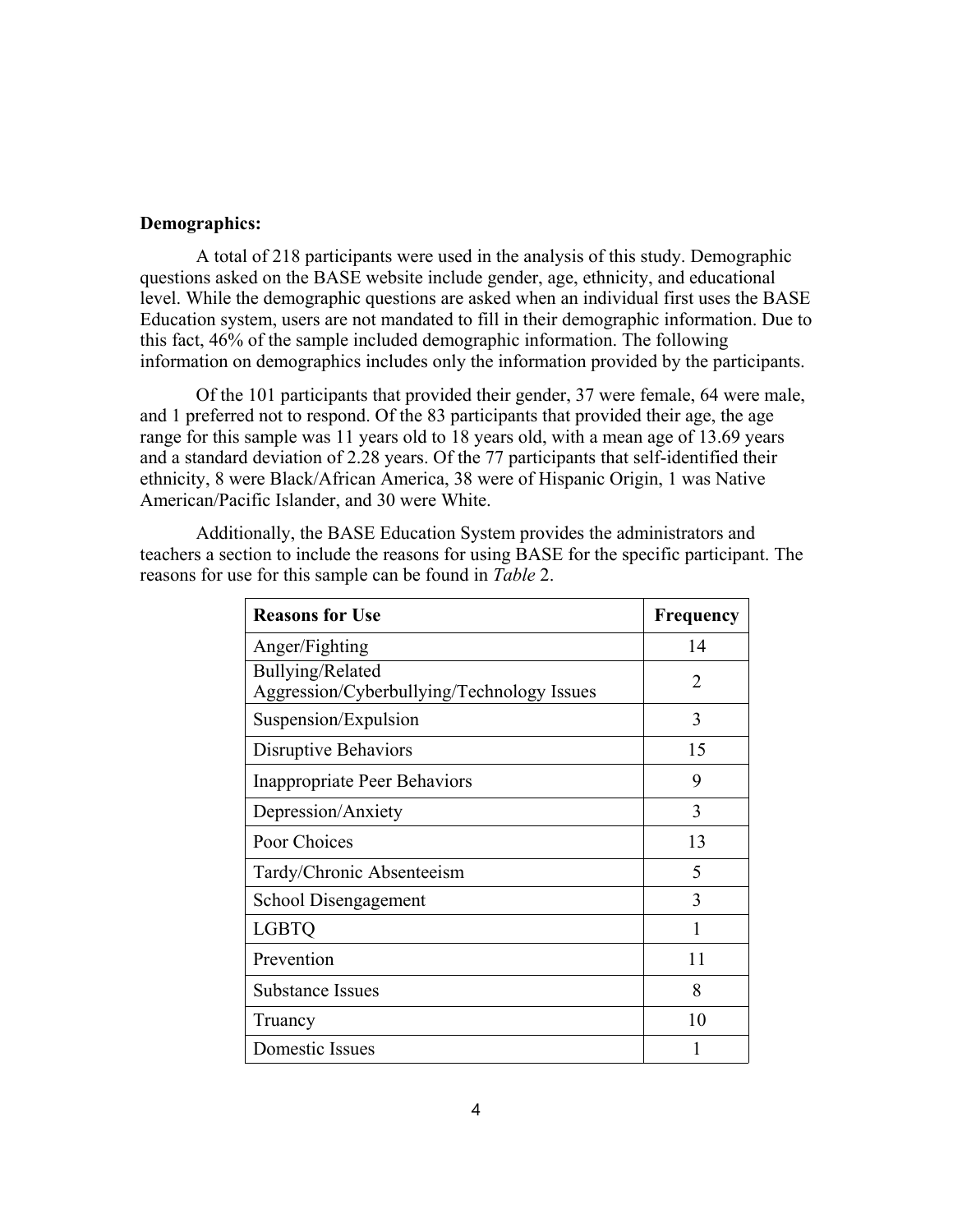| Stress |  |
|--------|--|

 *Table* 2. Reported reasons for use for the current sample.

# **Results**

# ⦁ **Course Results:**

A total of 625 BASE course modules were started by the 218 participants in this study. The average completion percentage was 86.79% and the average engagement level was 1.97. The average disclosure amount was 10 which means on average, each participants shared 10 personal aspects of their life per course module.

Course results were also broken down course by course, examining completion percentages, engagement, and disclosure amount for each type of course. This data can be found in *Table* 3.

| <b>Course Name:</b>                 | <b>Number</b><br>Completed | Average<br>Completion | Average<br><b>Engagement Level</b> | <b>Average Disclosure</b><br><b>Number</b> |  |
|-------------------------------------|----------------------------|-----------------------|------------------------------------|--------------------------------------------|--|
| <b>Total Courses</b>                | 625                        | 87%                   | 1.97                               | 10                                         |  |
| <b>Future Goals</b>                 | 72                         | 83%                   | 2.1                                | 15.8                                       |  |
| <b>Impulsive Decision</b><br>Making | 60                         | 83%                   | 2.06                               | 7.58                                       |  |
| <b>Anger Management</b>             | 53                         | 86%                   | 1.85                               | 7.75                                       |  |
| <b>Character Traits</b>             | 50                         | 84%                   | 2.22                               | 15.28                                      |  |
| Healthy<br>Communication            | 40                         | 96%                   | 1.96                               | 6.33                                       |  |
| Coping Strategies                   | 39                         | 86%                   | 1.96                               | 9.03                                       |  |
| Motivation                          | 34                         | 88%                   | 1.85                               | 12.31                                      |  |
| Self Esteem                         | 30                         | 88%                   | 2.25                               | 9.67                                       |  |
| Visions of Self                     | 30                         | 88%                   | 2.23                               | 9.33                                       |  |
| Getting to Know You                 | 26                         | 89%                   | 2.14                               | 12.31                                      |  |
| Refocus                             | 25                         | 84%                   | 1.97                               | 12.36                                      |  |
| Adrenaline                          | 23                         | 93%                   | 1.67                               | 6.2                                        |  |
| <b>Black and White</b><br>Thinking  | 21                         | 95%                   | 1.75                               | 7.29                                       |  |
| <b>Restorative Practices</b>        | 17                         | 95%                   | 2.38                               | 10.35                                      |  |
| <b>Irrational Thinking</b>          | 15                         | 90%                   | 1.78                               | 4.21                                       |  |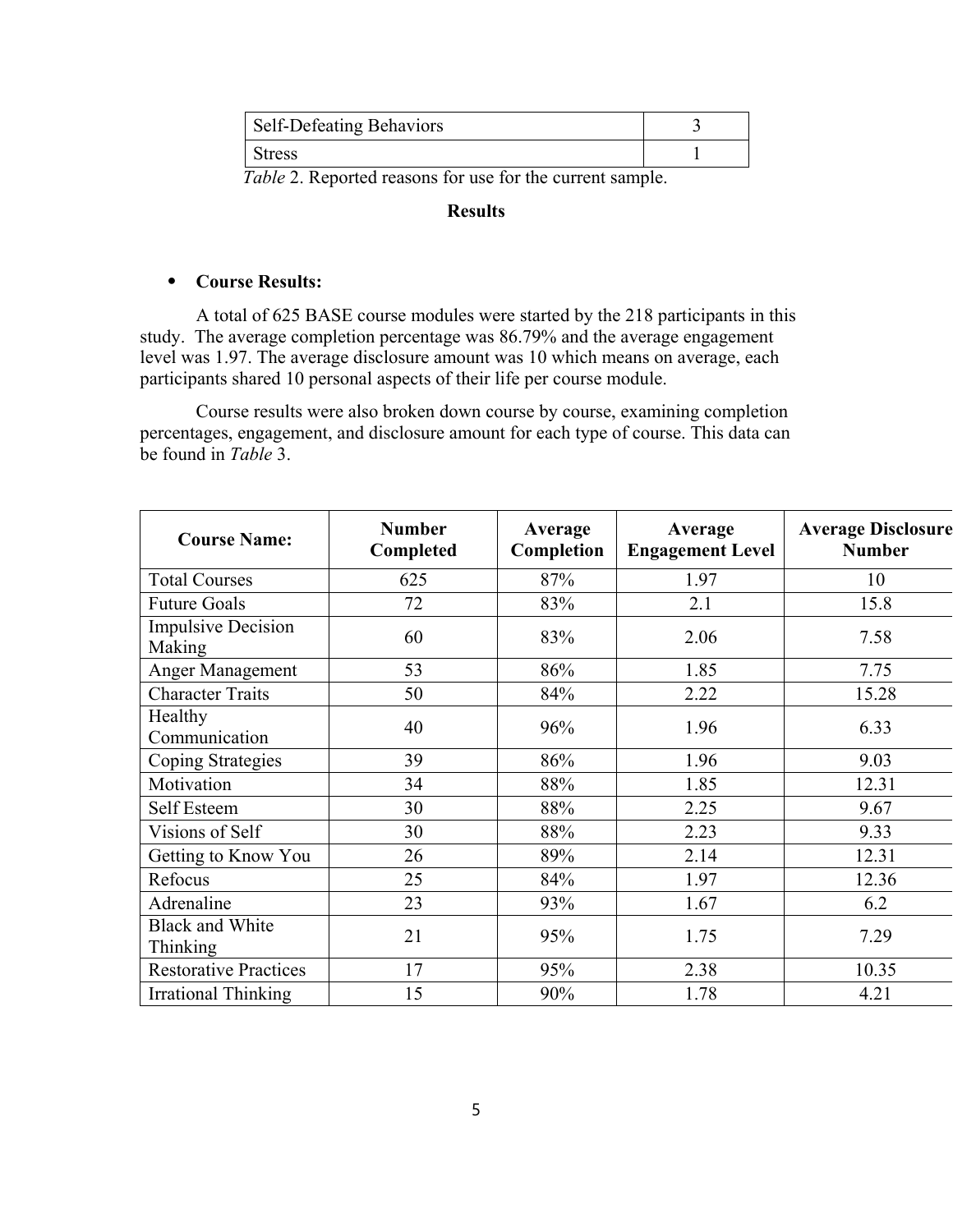| Primary and                  |                |      |                |                |  |
|------------------------------|----------------|------|----------------|----------------|--|
| Secondary Impacts of         | 14             | 84%  | 2.41           | 14.5           |  |
| <b>Behaviors</b>             |                |      |                |                |  |
| Bullying and                 | 13             | 82%  | 2.27           | 11.92          |  |
| Cyberbullying                |                |      |                |                |  |
| Talking to Peers             | 10             | 74%  | 2.02           | 13.9           |  |
| Talking to Parents and       | 8              | 85%  | 1.94           | 9.37           |  |
| Guardians                    |                |      |                |                |  |
| <b>Avoiding Exploitation</b> | 7              | 97%  | 2.36           | 11.86          |  |
| Drugs                        | 7              | 74%  | 2.11           | 7.67           |  |
| Refusal Skills               | 7              | 79%  | 1.69           | 6.28           |  |
| Strategies for a             | $\overline{7}$ | 95%  | 2.64           |                |  |
| Successful Return            |                |      |                | 20.43          |  |
| Digital Citizenship          | 6              | 81%  | 1.75           | $\overline{7}$ |  |
| Truancy                      | 5              | 76%  | 2.2            | 12.6           |  |
| All About Me                 | 3              | 100% | $\overline{2}$ | 20.67          |  |
| Putting it Together          | 3              | 100% | 0.33           | 0.33           |  |
| <b>Learned Helplessness</b>  | $\overline{2}$ | 75%  | 1.15           | 6              |  |

*Table* 3. Course related data

# ⦁ **Demographic Results:**

#### ⦁ *Age*

A total of 110 participants and the responses from 361 course modules were used in analyzing trends for age. Overall, no significant correlations were found between age and completion percentage, age and engagement amount, age and disclosure amount, and age and Fireword type and amount.

#### ⦁ *Gender*

A total of 100 participants and the responses from 330 course modules were used in analyzing trends for gender. Results indicate there is a statistically significant difference in disclosure amount between males (M=9.97, sd=7.46) and females (M=12.1, sd=7.9),  $t(329)=2.33$ ,  $p>0.05$ . In other words, on average, female participants disclosed more personal aspects of their lives per module than males. Additionally, results indicate there is a statistically significant difference in engagement level between males (M=1.9, sd=0.88) and females (M=2.22, sd=0.74), t(329)=3.32, *p*>0.01. In other words, on average, females were more engaged than males during the modules.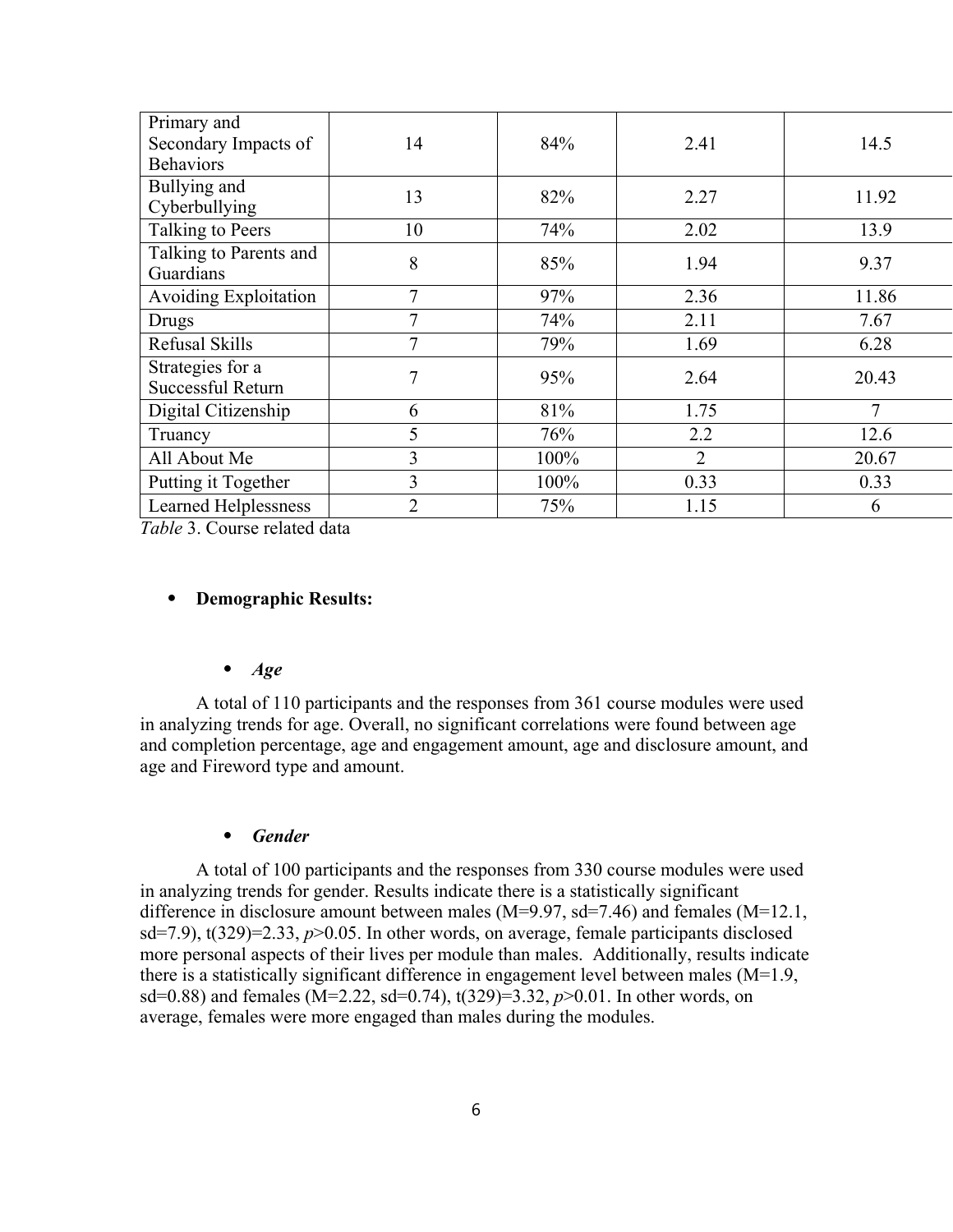# ⦁ **Firewords Results:**

Data from 625 modules were used in the analysis of Firewords. As stated previously, 218 participants completed the 625 modules. Of the 962 Firewords caught by the BASE Education system, 679 (71%) were safe and 283 (29%) were unsafe.

122 of the unsafe Firewords contained violent themes such as descriptions of past violent events and hypothetical violent solutions. 13 of the unsafe Firewords were threats of violence which included threats towards peers and teachers. 19 of the unsafe Firewords contained themes of self-harm and suicide. 18 of the unsafe Firewords contained evidence of substance use and addiction. 66 of Firewords contained depressed themes such as self-depreciating rhetoric and disclosing feelings of depression. 45 of the unsafe Firewords contained themes of bullying which included confessing to bullying or confessing to being the victim of bullying. This data can be found in *Table* 4.

|                                                                | <b>Violent</b><br><b>Themes</b> | <b>Threats of</b><br><b>Violence</b> | Self-<br>Harm/Suicide | <b>Substance</b><br>Use and<br><b>Addiction</b> | <b>Depression</b> | <b>Bullying</b> |
|----------------------------------------------------------------|---------------------------------|--------------------------------------|-----------------------|-------------------------------------------------|-------------------|-----------------|
| <b>Total</b>                                                   | 122                             | 13                                   | 19                    | 18                                              | 66                | 45              |
| Percent of<br>total<br>unsafe<br><b>Firewords</b><br>$(n=283)$ | 43.10%                          | 4.59%                                | 6.71%                 | 6.36%                                           | 23.32%            | 15.90%          |
| Percent of<br>total<br><b>Firewords</b><br>$(n=962)$           | 12.68%                          | 1.35%                                | 1.97%                 | 1.87%                                           | 6.86%             | 4.68%           |

*Table* 4. Breakdown of the Firewords caught by the BASE Education system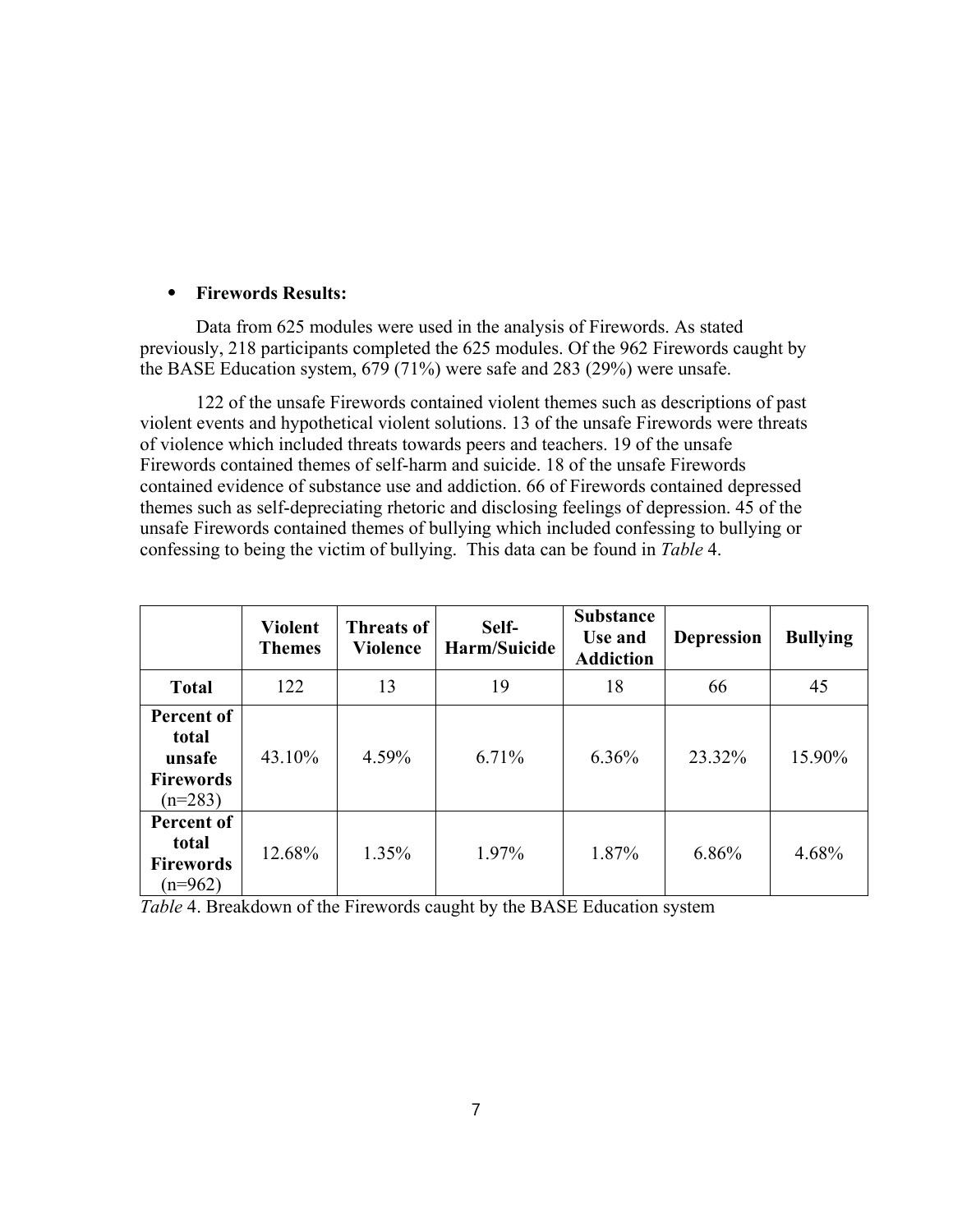# **Conclusions**

#### **Course Conclusions:**

The findings for the course related data overall reflected positively for BASE Education. The average course completion was 87% and 445 (71%) of the 625 modules were completed in their entirety. This reflects well on the BASE Education format and content because a substantial number of participants consumed the majority of the course content.

The most encouraging results came from examining trends in disclosure. On average, participants disclosed 10 personal aspects of their lives per module. These results show support for claiming a variety of conclusions such as proving that the content in the BASE courses elicit personal reflection from the users, which is an importance part of learning and retention. Additionally, this number helps prove that users feel safe enough to share personal stories on the BASE Education website, which supports the overall format of BASE.

Future studies should examine the interaction between number of courses assigned and course completion to find the optimal number of courses to assign to promote maximum course completion.

#### **Demographic Conclusions:**

In terms of age, there were no significant correlations between age and completion percentage, age and engagement amount, age and disclosure amount, and age and Fireword type and frequency. While a significant conclusion cannot be made with insignificant data, these results point out that the BASE Education courses are compatible for ages 11 to 18. In other words, it would have reflected poorly on BASE if participants who were older completed more courses, disclosed more information, and engaged more. Instead, age was not a factor in differences in completion, disclosure, engagement, and Firewords. While statistics aim to find differences and not similarity, the lack of significant results or the perceived similarity of results reflects well on BASE. I will reiterate that these results are not as strong as if significant difference were found, however the lack of correlation between age and course factors points out that the BASE format and content is compatible with the middle and high school age range.